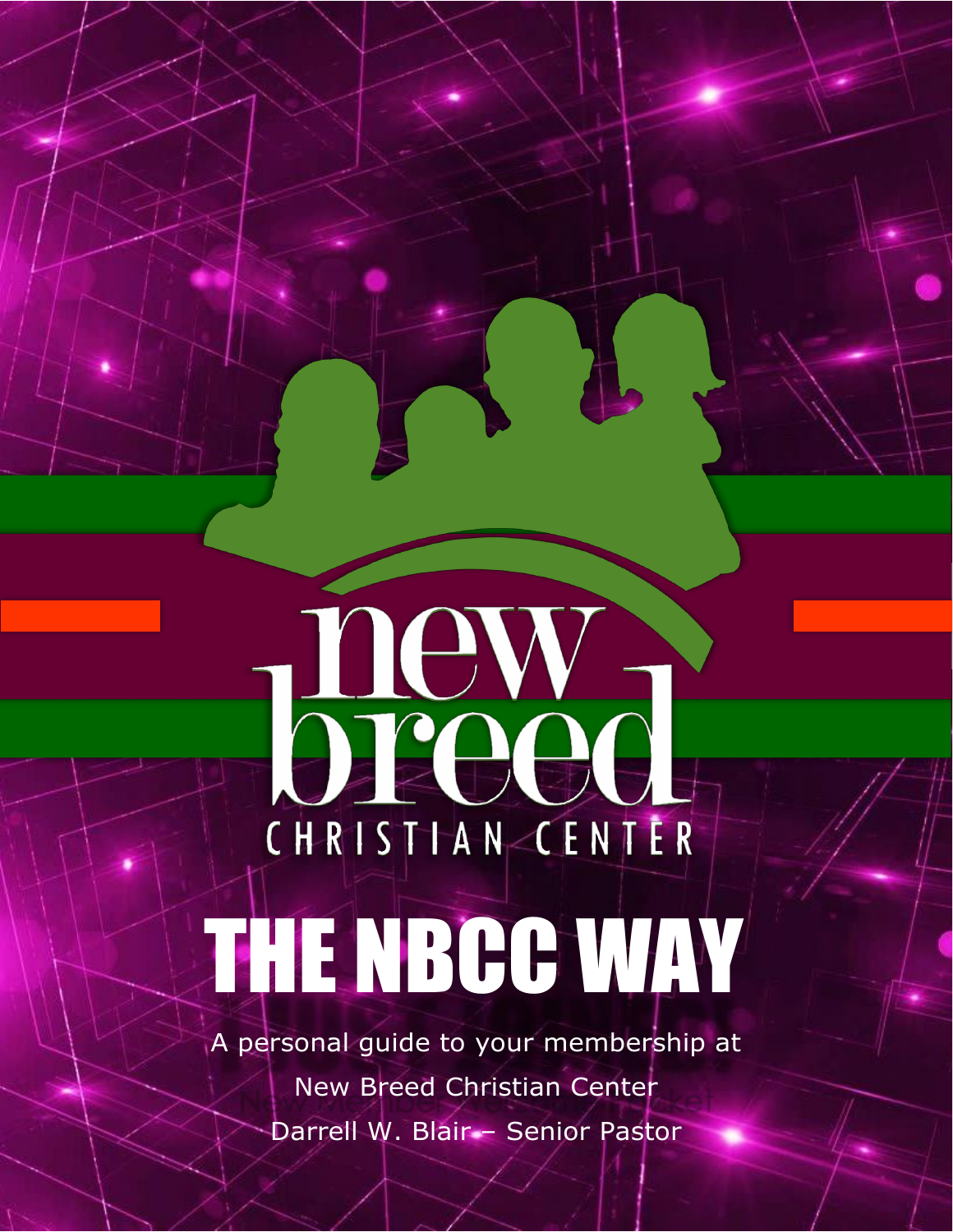

*Welcome To The Family!* 

 **Congratulations and Welcome to the Family!** 

This is a new way of life!

We are so glad you have accepted and acknowledged Jesus Christ as your Savior and Lord. According to **II Corinthians 5:17... "If any man be in Christ, he is a new creature: old things are passed away; behold, all things are become new."** You have been made a new creature, created in the image and likeness of God, and just as a newborn does not have a past, God has removed your past and given you a brand new start in life.

In order to continue in this new life, you will need to develop some new ways and habits. Knowledge of what Jesus has done for you, will strengthen you and cause you to grow spiritually. The most important thing you can do as a Christian is to make a commitment to attend church faithfully. Commitment means that you've made an informed decision to be in church every service and then follow through with that decision. You can always find an excuse not to be in church, but commitment doesn't accept excuses. Church attendance will keep you in an atmosphere of love and faith and will receive instructions in the Word of God that will help you grow as a Christian.

We thank God for you and for your decision to live for Jesus. You have a wonderful Heavenly Father, who is real. His love for you is beyond measure and His desire for you is only good and not evil all the days of your life.

Our prayer for you is *that the eyes of your understanding be enlightened and that you may know what is the hope of His calling and the exceeding greatness of His power toward those who believe.* Expect great things as you receive your rights and privileges as a child of God.

In His Name,

Pastor Darrell and Lady LaTonja Blair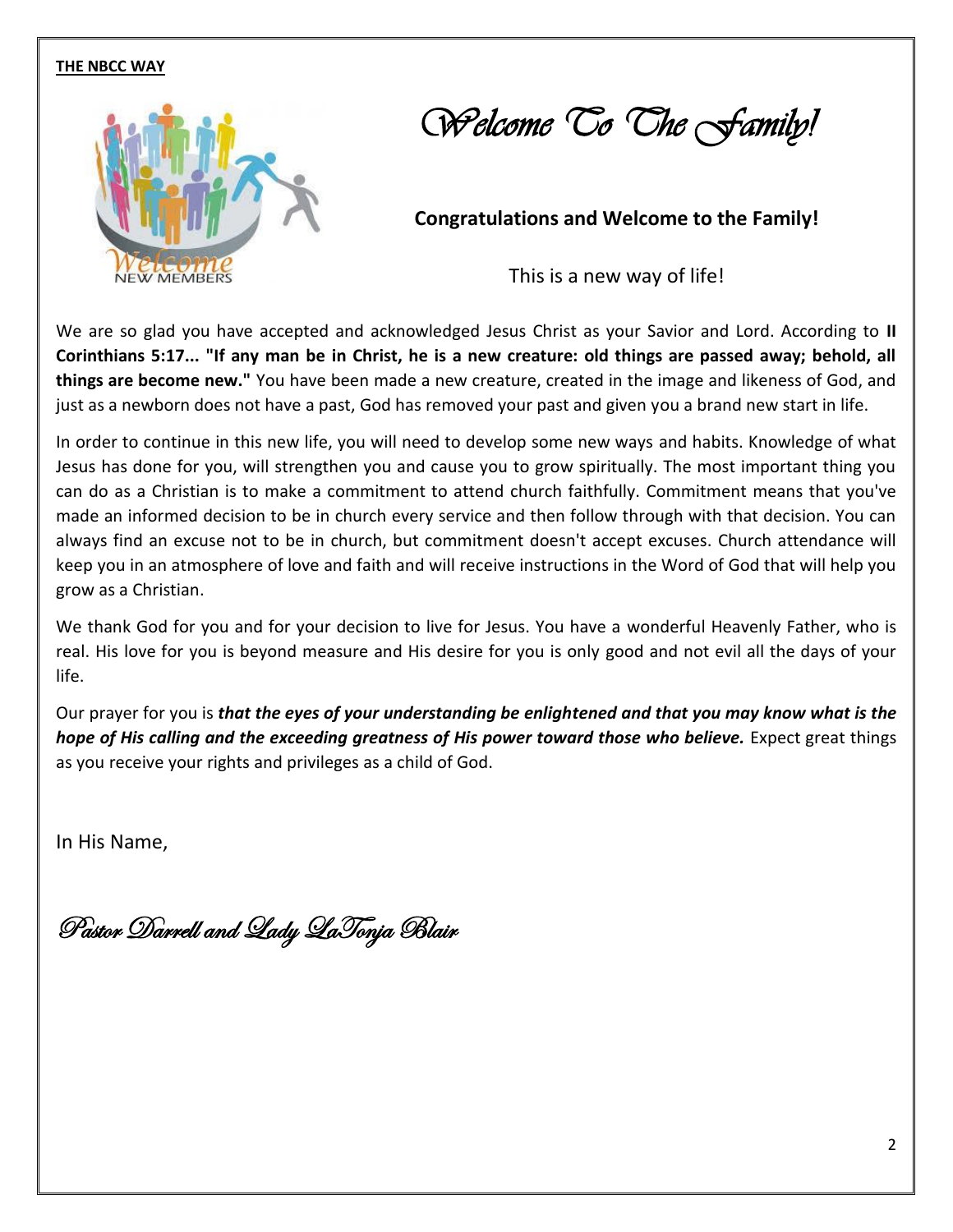# **Our Vision, Mission and Motto**

#### OUR VISION

To empower all with the knowledge of God's love and mentoring spiritual gifting for the purpose of building the kingdom of God. Guiding mankind into their predestined purpose and ultimately reaching their full potential in God.

#### **OUR MISSION**

To spread the message of salvation to the lost. To demonstrate the gospel of Jesus Christ through our everyday lifestyle. To be repairers and restorers of those who are weak and brokenhearted. To seize the community, city, state, and the uttermost parts of the world in order to effect change and guidance for building the kingdom of God.

**Isaiah 58:12; 61:1-4**

#### **OUR MOTTO**

"Where ministry means people and everybody is somebody"

**1 Corinthians 12**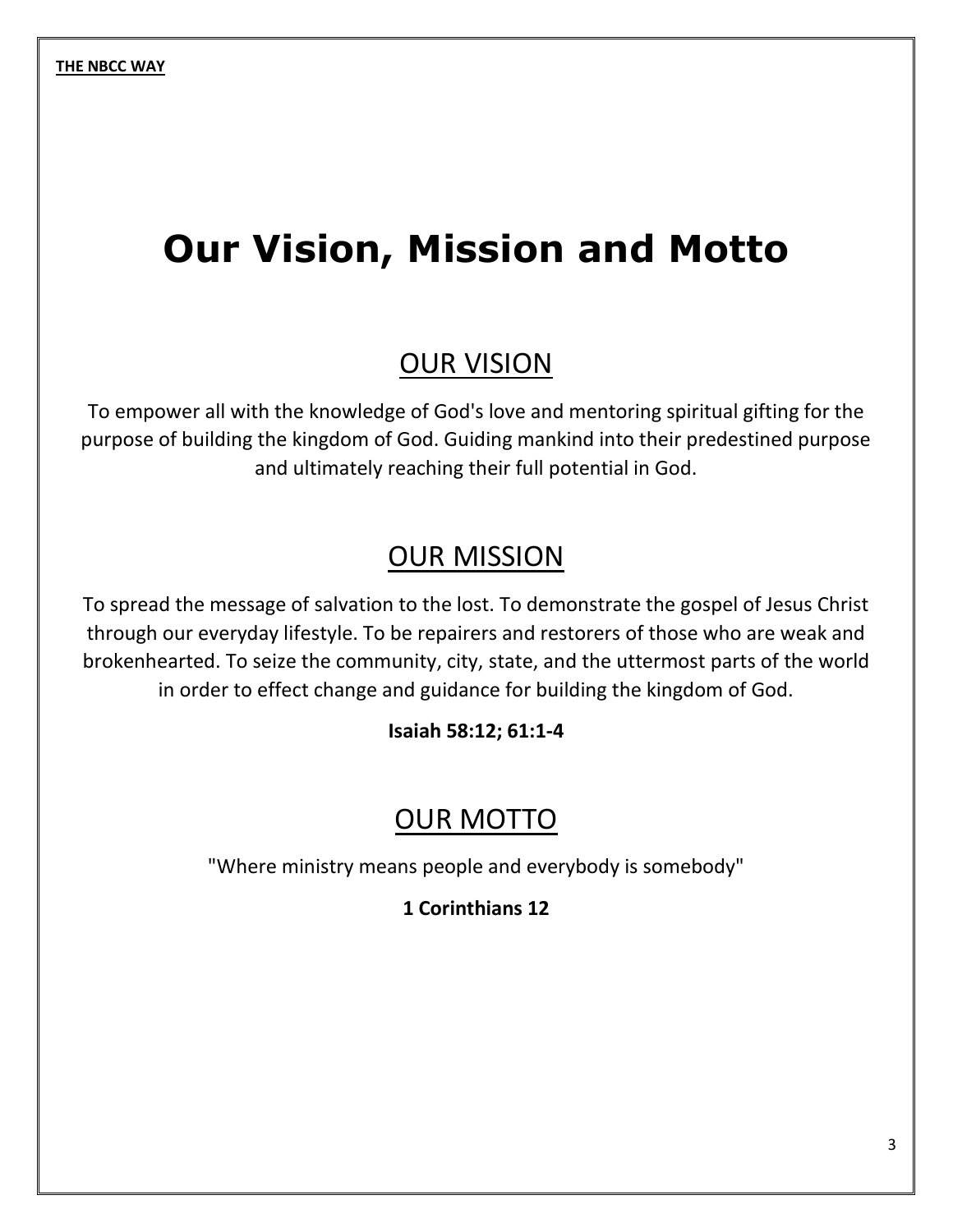# **BEING A MEMBER**

## of New Breed Christian Center

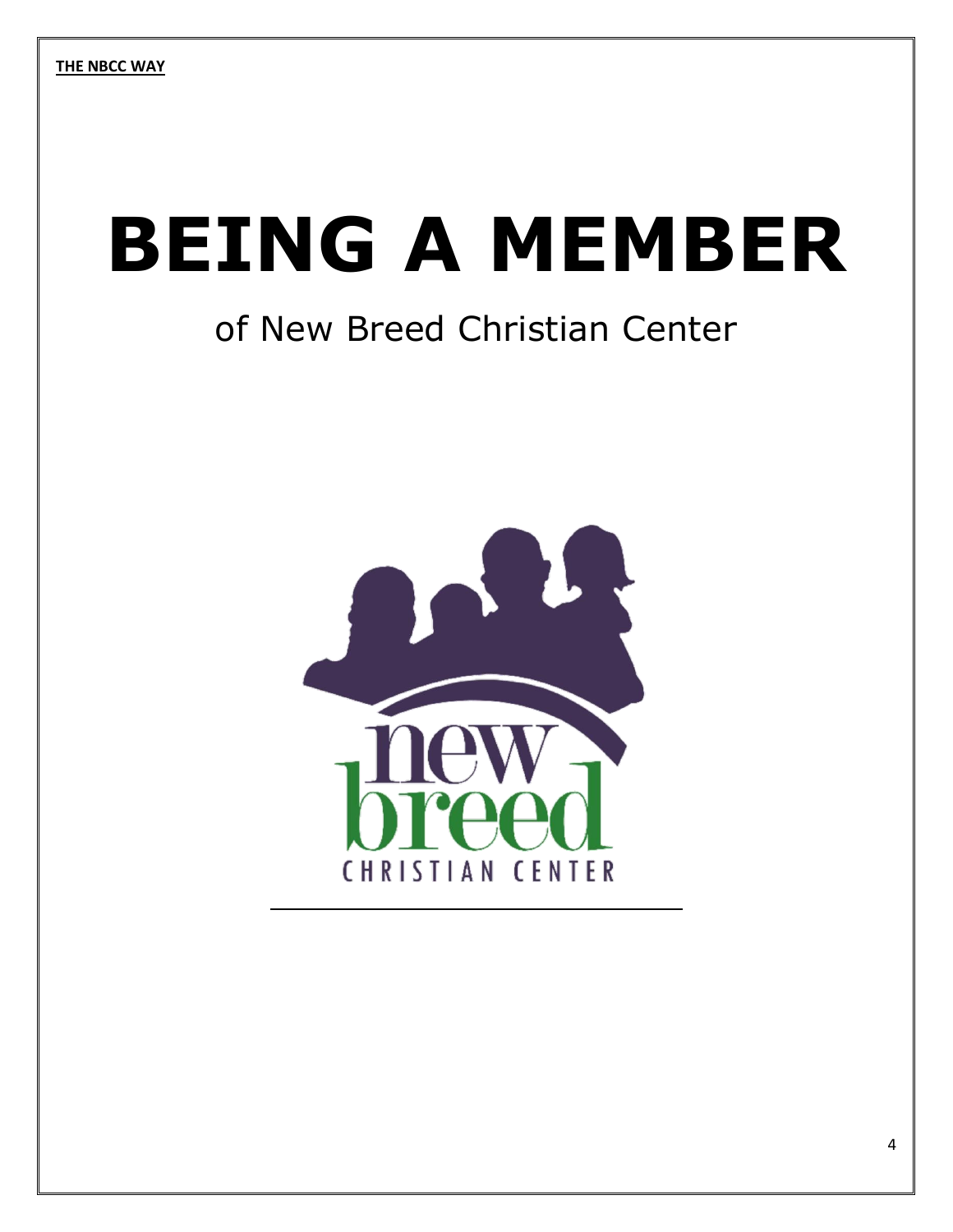#### **Everyone Needs A Pastor**

➢ **Scripture Reference: Jeremiah 3:15**

> *"And I will give you pastors according to mine heart, which shall feed you with knowledge and understanding."*

Throughout the Bible, God makes reference to His people as "sheep". He tells us that a good shepherd provides for his sheep, gently caring for them and attending to all their needs. The way God provides for His sheep is by giving them a shepherd who is also called a Pastor.

Your Pastor is responsible to God for your well-being. His duties are to teach you the Word of God, to lead you into green pastures, to provide protection from the enemy and to help your wounds to heal. Caring for the sheep is a Pastor's most heartfelt responsibility.

➢ **Sheep have a responsibility to the shepherd. They know the voice of their shepherd and trust him. Sheep always follow their shepherd; the shepherd does not follow the sheep. Sheep know that the shepherd is caring for them and protecting them, so they listen to him and heed his instruction.**

Your Pastor is your spiritual father, your teacher, and your biblical counselor. He only wants good for you and will give you wisdom, love, experience, and direction to help you succeed in every area of your life based upon the Word of God.

#### **Where Should I Go To Church**

Salvation and church membership is one of the most important choices you will ever make. When you were born again, you became a member of the Body of Christ. You are a part of the "Church". However, the church you choose to join is your decision.

The church you attend is a matter of life and death; so, don't take church membership lightly. Your decision of which church to attend, should not be based on things like, music, a good singles group, or social activities. Find a church that teaches the non-compromising Word of God. Make certain that it is a church that teaches salvation by faith through the shed blood of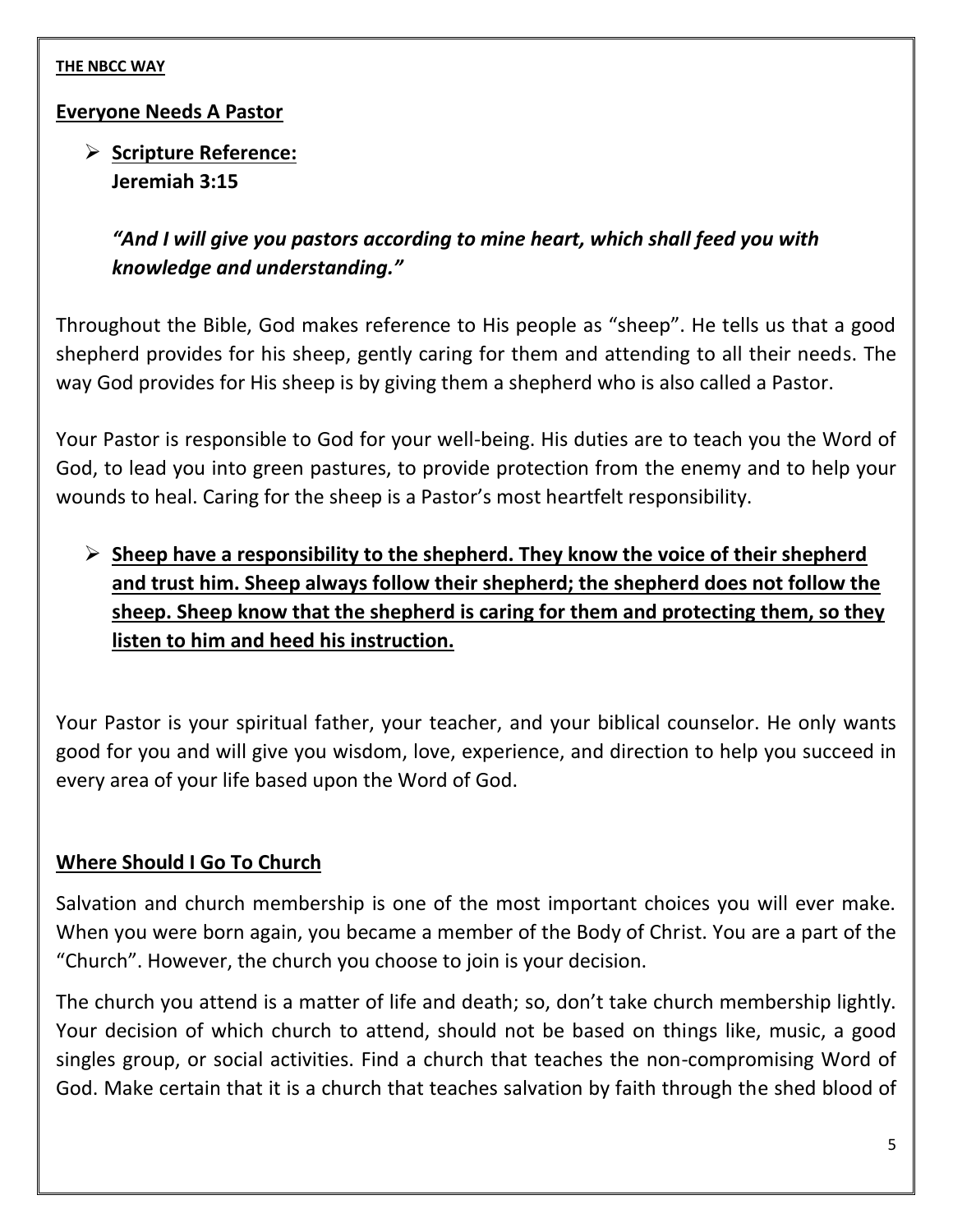Jesus, divine health and healing, the infilling of the Holy Spirit with the evidence of speaking in tongues and the miracle working power of God.

You can only walk in the knowledge that you have. Therefore, it is important to find a church that will teach you the knowledge of the Word of God; and you will be able to walk in more light and victory.

If you want to know what your church teaches, ask questions. Find out for yourself if the church believes in divine health and healing. Ask if there are any testimonies of healing or miraculous ways among the church family; people will know about it and gladly share the testimony.

Is the church growing? Are the people being born again, set free and delivered by the power of God? Does the church support evangelism and mission and they are active in outreach to the community with the Word of God?

These are the things that will point you to a church that is doing something worthwhile, a place where you can become involved in serving and helping to spread the good news of the Gospel of Jesus Christ.

#### **Your Church Family**

Joining a church is not like joining a social or service organization, to give you something to do on Sundays. Joining a church is connecting with a family of believers of like-precious faith. It is associating yourself with people who love Jesus and have made the decision to live for Him.

#### **Serving In Your Church**

We are called to serve in the Kingdom of God. Your Heavenly Father has given you specific talents and gifts and His intention is that you use these gifts and talents for His glory.

Once you have prayerfully selected the church you will belong to, you should find where God would have you serve in your church. Your church will have many different areas of ministry. These are just a few areas you might serve in and within each of these areas there are many needs that must be met.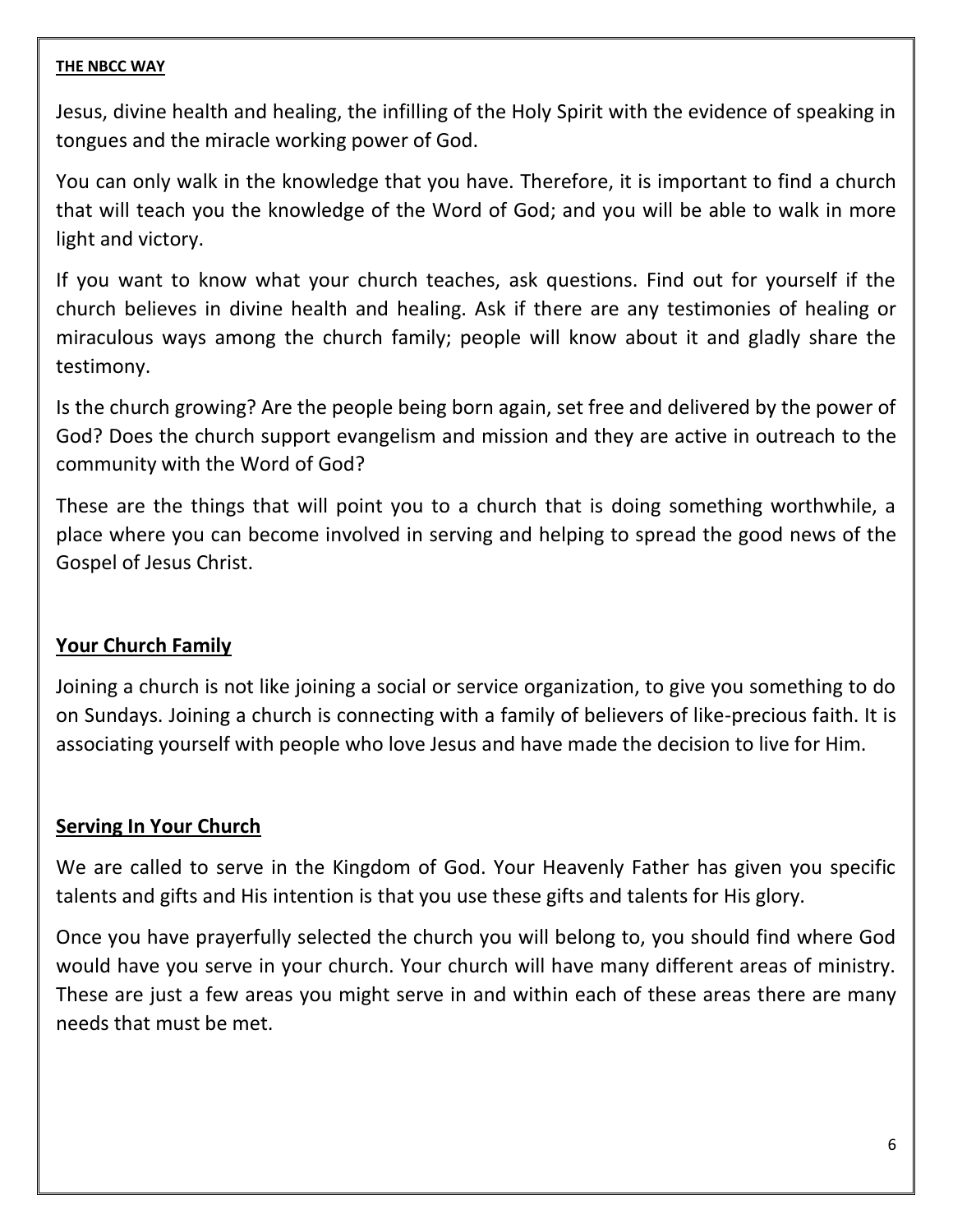Men's Dept. **Audio/Video** Youth/Children's Ministry **Dorcas/Hospitality** Seniors Ministry **Alms** Alms Alms Alms Antique Marriage Ministry **National Strutter Ministry** Usher

Women's Dept. **Comer of Love (Outreach Ministry)** 

These are just a few of the ministry opportunities here at NBCC.

We encourage you to seek the Lord as the where you should serve. One thing is for certain, we are called to serve. You are in the church for many reasons and one reason is to support and serve within your area of gifting. The work of the Kingdom is great, and we must accomplish the will of our Heavenly Father, one step and one day at a time.

Meet with your Pastor concerning where you might serve the church. He will direct you to the members of leadership within the church that will be able to advise you.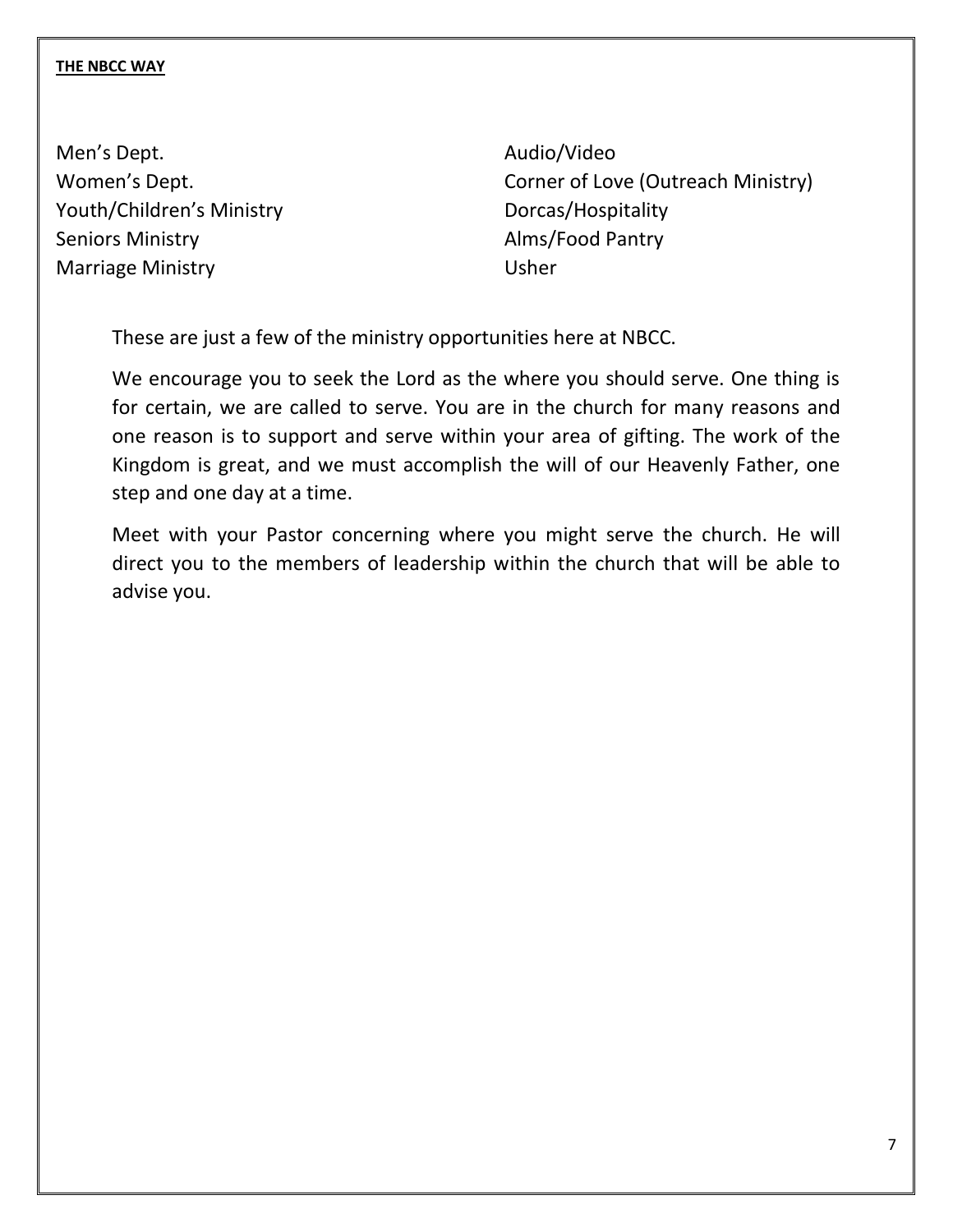# **TENETS OF FAITH**

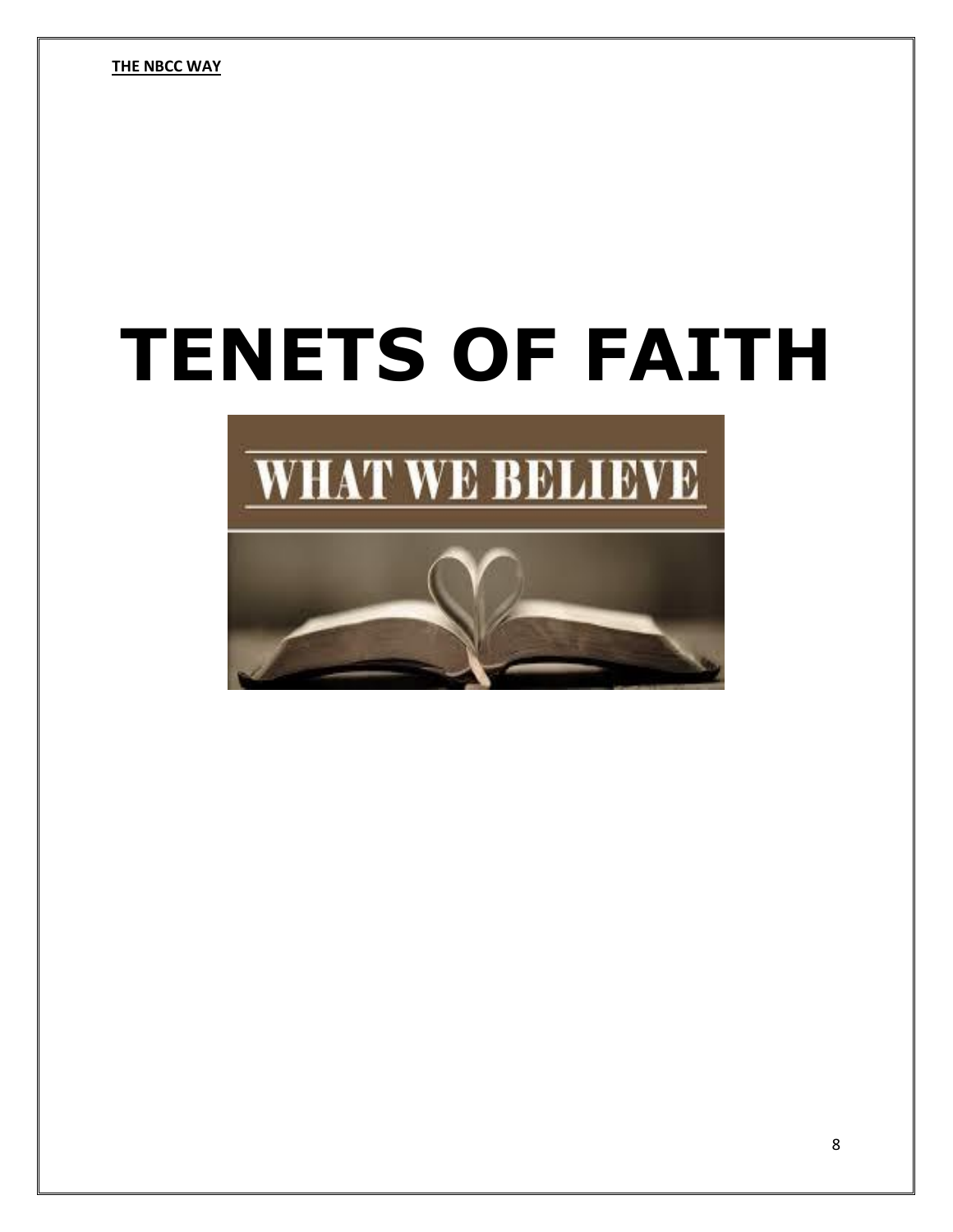#### **What We Believe…**

#### **Section 1: The Scriptures Inspired**

We believe the **WORD OF GOD** as contained in the Holy Bible is inerrant in its content, absolute in its authority and complete in its' revelation. *Psalms 68: 11; II Timothy 3:16-17; II Peter 1:20-21*

#### **Section 2: The One True Godhead**

We believe in **ONE GOD,** existing in three persons (Trinity or Tri- unity). God the Father, God the Word/ Son/ Jesus and God the Holy Ghost. *Genesis 1:1-3; John 15:25; II Corinthians 13:14; I John 5:7*

#### **Section 3: The Deity & Lordship of Jesus Christ**

We believe in the **DEITY** and **LORDSHIP** of Jesus Christ that He is God in the flesh, the Lamb that takes away the sin of the world and Lord over the Church. *Isaiah 7:14; St. Matthew 1:23; John 1:14, 29; Colossians 1:18*

#### **Section 4: Man, His Fall & Redemption**

We believe in **man**, his **fall** and **redemption** through Jesus Christ. We believe that man was made in the image and likeness of God, through disobedience, man fell from the grace of God and is redeemed by the grace of God.

### *Genesis 1:26-31; Genesis 3:1-7; Romans 5:6-21*

#### **Section 5: Salvation of Mankind**

We believe in **SALVATION** of mankind through confessed faith. You confess with your mouth the Lord Jesus and believe in your heart that God has resurrected Him and live according to the confession of your faith.

#### *Romans 10: 9-10; I Corinthians 15: 1-4; I Timothy 4:12-16*

#### **Section 6: Water Baptism**

We believe that **WATER BAPTISM** is a rite of the Church, that is an outward expression of an inward experience and that it shows that the believer is dead to sin**,** that the old man has been buried with Christ and it shows that he (the believer) has been resurrected in the newness of life.

*Acts 2:38; Romans 6:3-4; I Peter 3:21*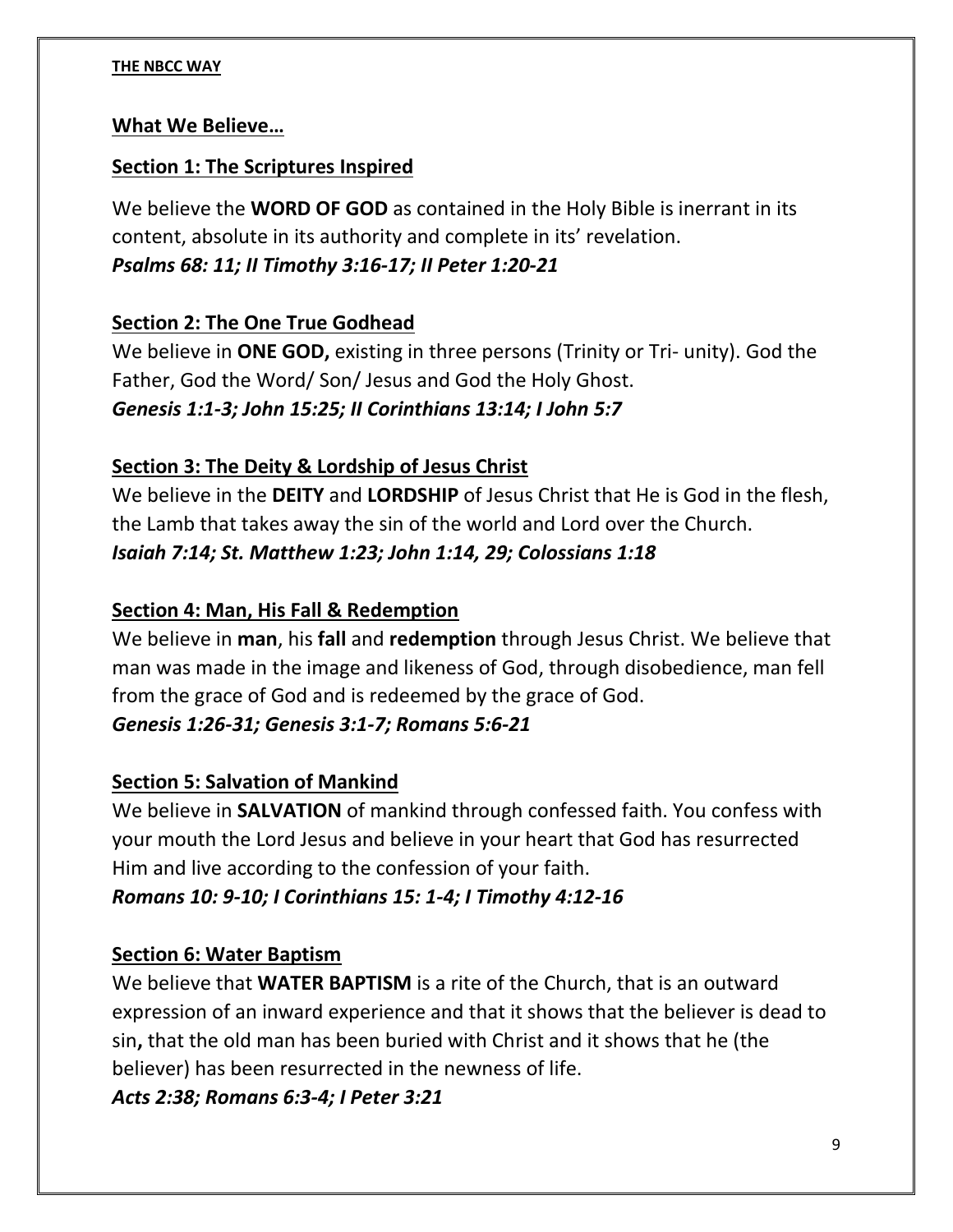#### **Section 7: Baptism of the Holy Ghost**

We believe in the **BAPTISM** of the **HOLY GHOST** and that it is subsequent to salvation, a necessity for every believer, essential for kingdom building and is accompanied initially by the evidence of other/unknown tongues. *Acts 1:8; Acts 2:4; Acts 10:46; Acts 19:2; Romans 8:9; I Corinthians 14:2*

#### **Section 8: Holy Communion & Feet Washing**

We believe in **HOLY COMMUNION** and **FEET WASHING,** that these too are rites of the church and they show that you are one with Christ, that you believe in and walk according to His teachings and that you partake in this rite, to commemorate His death.

#### *Luke 22:19; John 13:4-15; I Corinthians 11:23-28*

#### **Section 9: Church Fellowship**

We believe **CHURCH FELLOWSHIP** is essential for spiritual growth, a command of God to corporately worship together and an assembly ordained of God to increase knowledge and strength.

#### *I Peter 2:1-2; Hebrews 10:25; Acts 2:41-44; Acts 20:27-28*

#### **Section 10: Total Prosperity**

We believe **TOTAL PROSPERITY** *[III John 1:2]* to be Spiritual, *[St. John 3:3; II Corinthians 5:17-21; Romans 10: 9-10]* Mental, *[Isaiah 26:3; Romans 12:1-2; II Timothy 1:7]* Physical, *[Isaiah 53:4-5; St. Matthew 8:17; 1 Peter 2:24]* Financial *[Deuteronomy 28:1-14; Malachi 3:10-11; St. Luke 6:33; II Corinthians 9:6-10]* and Social *[Proverbs 3:3-4; Hebrews 12:14; I Timothy 2:1-4].*

#### **Section 11: The Law of Giving**

We believe that **GIVING** is the highest manifestation of love. For God so loved the world, that He gave his only begotten Son, that whosoever believeth in him should not perish, but have everlasting life.

#### **St. John 3:16**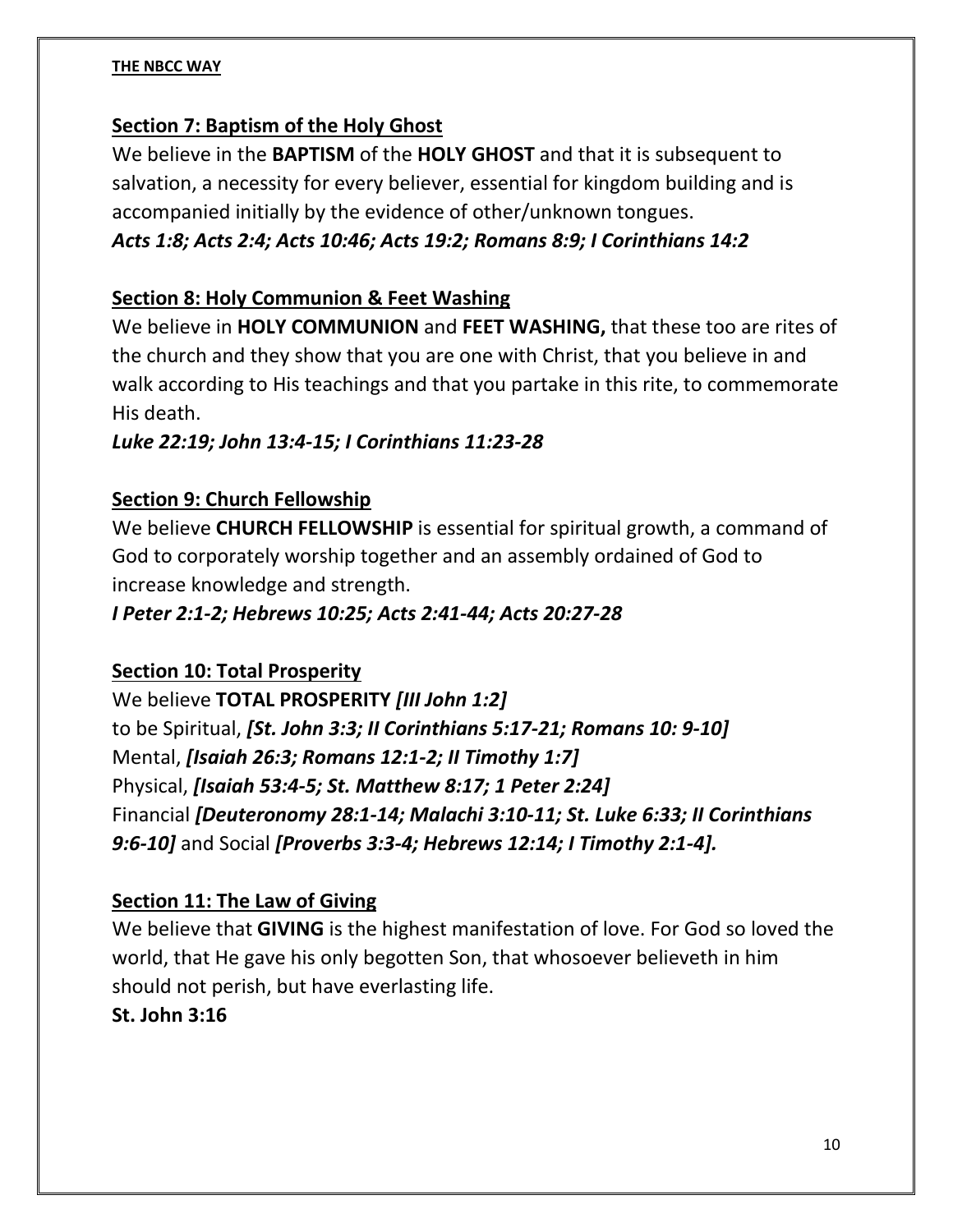#### **Section 11: The Law of Giving-** continued

The Law of Giving as **instituted by God** is a precedent for mankind to live an abundant life as God has promised. Through faith, God has commanded His people to tithe and bring offerings. As Abraham believed God and it was accounted to him for righteousness (for he brought tithes of all unto Melchizedek), we believe, since tithing and offerings precede the Law of Moses, it is therefore an act of faith and not simply obedience to Jewish custom. Tithe an offering is inherent in the Law of Giving, which is an integral part of our worship and the command of God that is evidentiary of our faith and obedience to the Word of God.

#### *Genesis 14:18-20; Genesis 18:19; Genesis 26:12; Galatians 3:6-9, 14-18*

To withhold the tithe and offering is an abomination to the Lord that invokes a curse, not only upon the individual, but also upon their household and upon the entire congregation.

#### *Deuteronomy 28:15-20; Joshua 6:17-19; Malachi 3:8-9*

**(a) Tithe-** The tenth part of agricultural or personal income set apart as an offering to God. The tithe is sacred and separate, belonging wholly to God and is the first tenth of all increase. In observing and keeping the Law of Giving [through tithing] postures the doer to participate in the manifold blessings promised by God.

*Deuteronomy 28:1-14; Proverbs 3:9-10; Malachi 3:10-12; Luke 6:38*

**(b)Offering-** An act of worship presented to God, of the remaining aggregate of our substance, with a cheerful spirit and willing heart. The offering is not of equal gift but rather of equal sacrifice. The offering, comprised of your substance and your increase, should represent the escalating increase of the individual giver.

*Exodus 25:1-2; Luke 21: 1-4; II Corinthians 9:6-11; Philippians 4:10, 15-19*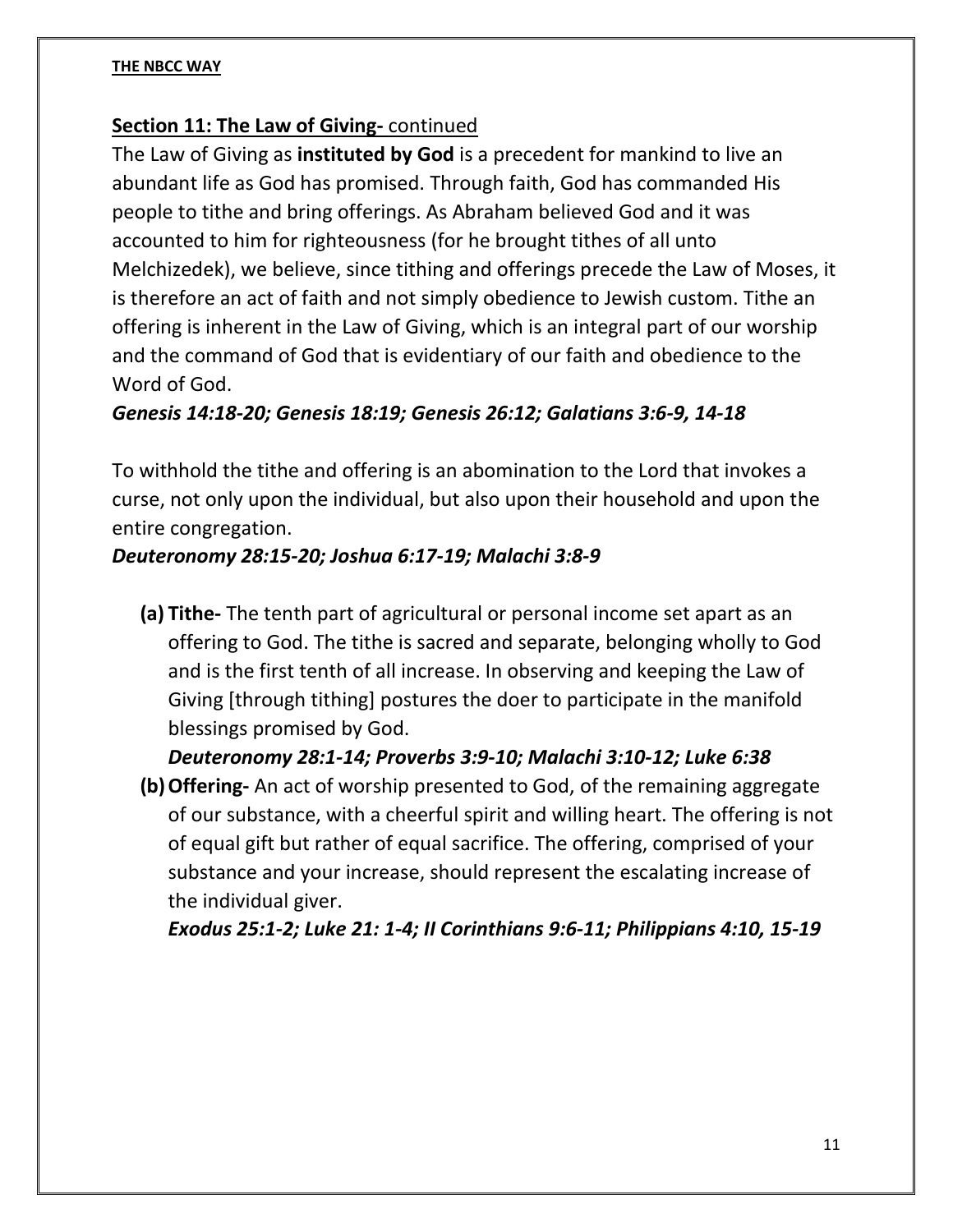#### **Section 12: The Great Commission**

We believe **GREAT COMMISSION** of the church is to go into all the world and preach the gospel to every creature, make disciples of believers and to establish the Kingdom of God on Earth.

*Matthew 28: 18-20; John 4:1; Acts 1:8; Revelation 11:15*

#### **Section 13: The Blessed Hope**

We believe that **Jesus is coming again** to gather all His saints to Heaven, which is the rapture of The Church.

*I Corinthians 15: 51-52; I Thessalonians 3:13; I Thessalonians 4:16-17; II Thessalonians 2:1*

#### **Section 14: The Millennial Reign of Jesus**

We believe in the return of our **Lord Jesus Christ** with His Saints from Heaven to rule and reign for one thousand years on earth as the Scriptures promised **(***Revelation 20:1-6).* After this, there shall be a new heaven and a new earth. *(Revelation 21:1-2).*

#### **Section 15: Hell & The Lake of Fire**

We believe those who **die** and have not **accepted** the redemptive work of Jesus Christ will suffer and be tormented in the flames of hell where there is weeping and gnashing of teeth and eternal separation from God *Psalm 9:17; Isaiah 5:14; Matthew 10:28; Matthew 25:41; Luke 18:23*

The devil and his angels, the beast and the false prophet and anyone whose name was not found written in the Book of Life, shall be assigned to everlasting punishment in the lake of fire, which burns with brimstone. This is the second death, the lake of fire.

#### *John 5:28-29; Revelation 19:20; Revelation 20:10-15*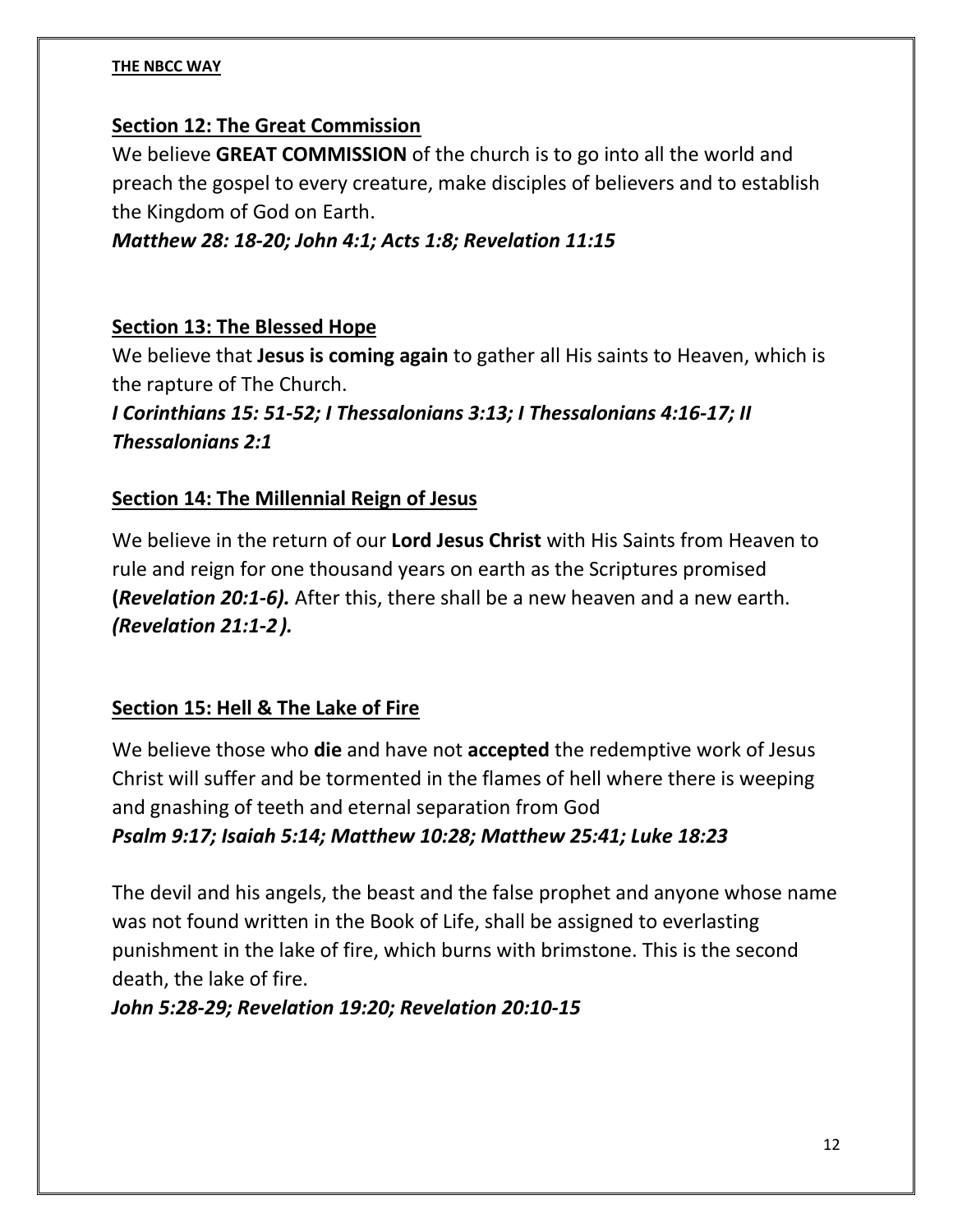#### **Section 16: Lifestyle of the Believer**

**(a) FAMILY (God's order of the Family) I Timothy 5:8**

- ➢ **Marriage –** covenant or union between one man and one woman. *Genesis 2:24; Matthew 19:4-6; Hebrews 13:4*
- ➢ **Husband-** responsible for the development of a peaceful and loving home; he is to love his wife as Christ loved the Church; rear children in the nurture and admonition of the Lord. **Ephesians 5:25, 28-29; Ephesians 6:4; I Timothy 5:8; I Peter 3:7-9**
- ➢ **Wife-** responsible for the development of a peaceful and loving home; she reveres and is submitted to her husband; she rears children in the nurture and admonition of the Lord. *Proverbs 14:1; Proverbs 31:27-29; Ephesians 5:22-24, 33; I Peter 3:1-6*
- ➢ **Children-** are to honor and obey their parents; conduct themselves in a manner, which reveres God. *Exodus 20:12; Ecclesiastes 12:1; Ephesians 6:1-3; I Timothy 4:12*

#### **(b)CHRISTIAN ETHICS**

Believers must practice and **exemplify lifestyles** and **conduct of righteousness**, **honesty,** and **integrity**, having a good report, distinguishing a spiritual and moral deference.

*Proverbs 11:1-3; Proverbs 16:2; Proverbs 20:7; Proverbs 22:1; Romans 12:9-13, 17; Romans 16: 1-13; Ephesians 4:22-24; III John 1:11*

**(c) OBEDIENCE TO CIVIL LAW** (as it coincides with the Scriptures). *Proverbs 21:30; Matthew 22:20-21; Acts 4:19; Acts 5:29; Romans 13:1-7*

**(d)OVERCOMING THE WORKS OF THE FLESH/SIN**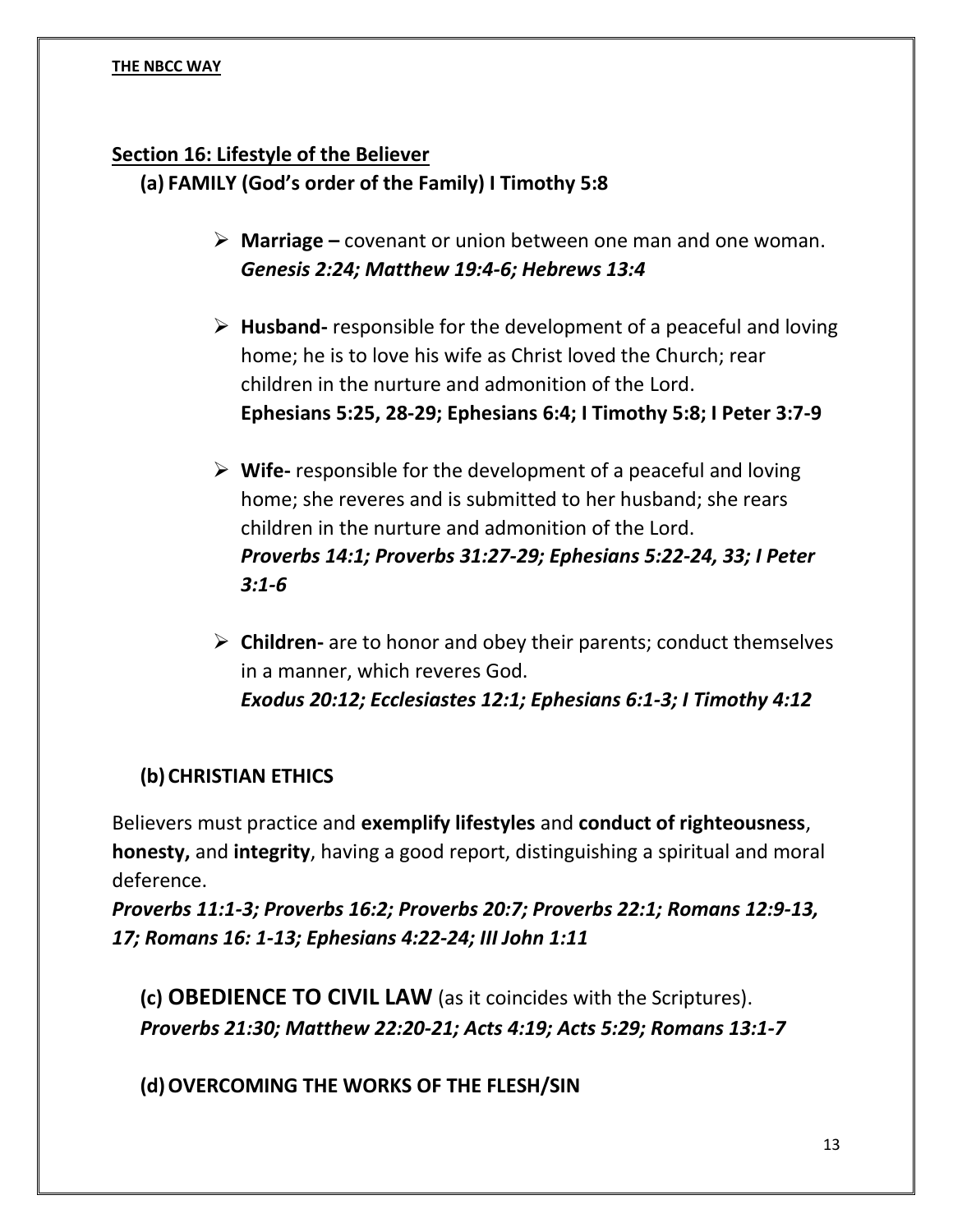➢ **Adultery**

*Matthew 5:27-28; Romans 7:13; I Corinthians 6:9-11; Galatians 5:16, 19-21*

➢ **Fornication**

*I Corinthians 6:18-20; I Corinthians 7:2; II Timothy 2:22; I Thessalonians 4:1-4; Ephesians 5:3-5*

➢ **Drinking (Alcohol Consumption); Drugs** *Proverbs 20:1; Proverbs 23:20-21, 29-32; I Corinthians 6:10; Ephesians 5:18*

#### ➢ **Smoking**

*I Corinthians 3:16-17; I Corinthians 6:19-20; II Corinthians 7:1*

- ➢ **Homosexuality, Gay Life-Style, Lesbianism, Tran sexuality (Transgender), Bi-Sexuality & Transvestitism and the like** *Leviticus 13:22-24; Leviticus 20:13; Deuteronomy 23:17-18; Matthew 10:15; Matthew 11:22-23; Romans 1:26-29; I Corinthians 6:9-10*
- ➢ **Sexual Perversions** (included but not limited to pedophilia, beastiality, incest, etc.) *Leviticus 20:15-16; Romans 1:22-32; Colossians 3:5*

#### **Section 17: Idolatry/Idolatrous Practices**

We believe the practice of idolatry is a **sin**; idolatry is the **worship** of divine honour paid to any created object or being. We believe any form of syncretism is idolatry. We believe the God of the bible is to be worshipped in the name of the Lord Jesus Christ, giving thanks to God our Father, by Him through the Holy Spirit. *Exodus 20: 3-5; Matthew 4:10; Acts 17:16, 22-31; Colossians 3:17; I John 5:21; Revelation 21:8* 

*"Whosoever is born of God doth not commit sin; for his seed remaineth in him: and he cannot sin, because he is born of God." I John 3:9*

*"Whatsoever is born of God overcometh the world: and this is the victor that overcometh the world, even our faith.*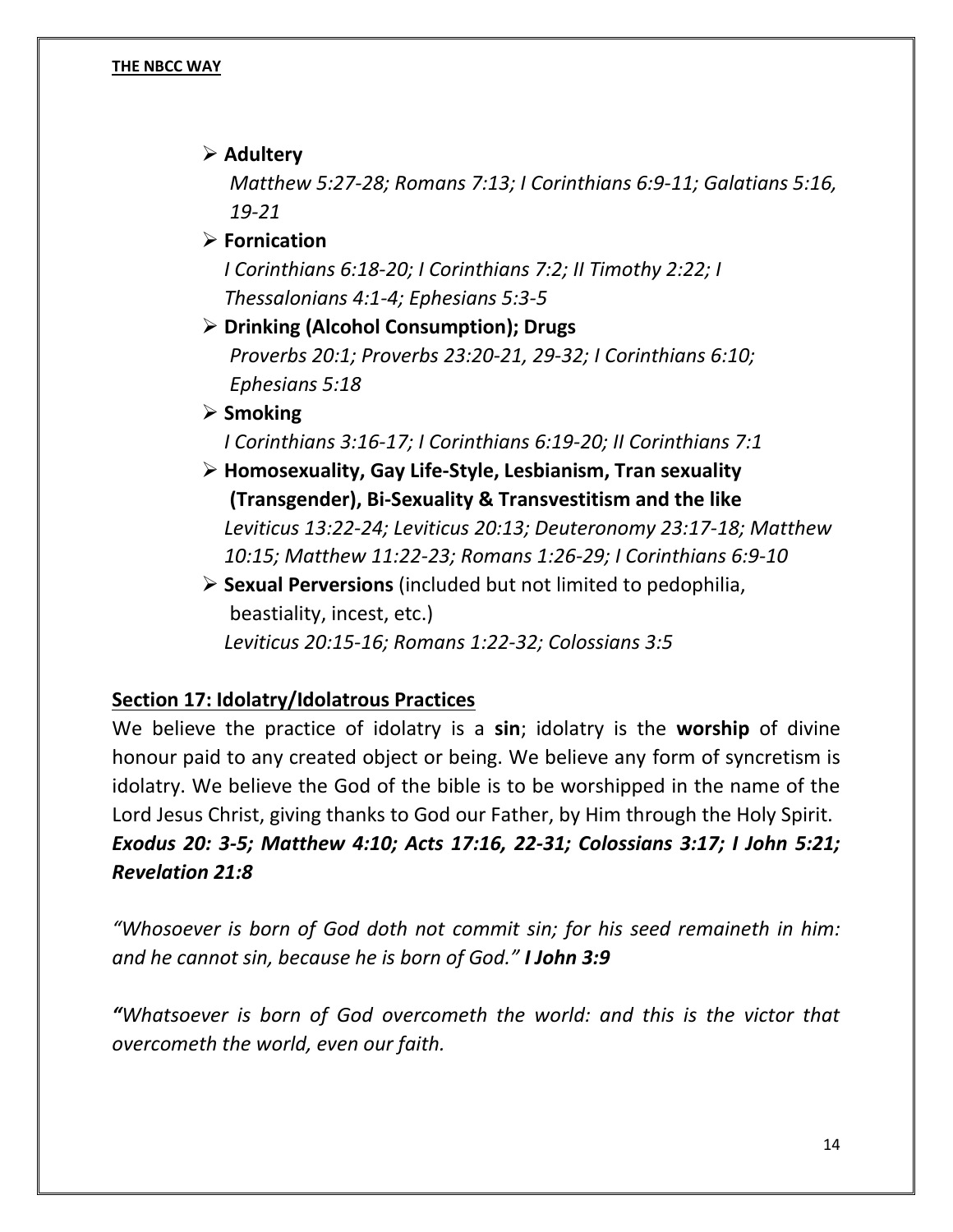# **YOUR RIGHTS AS A MEMBER**

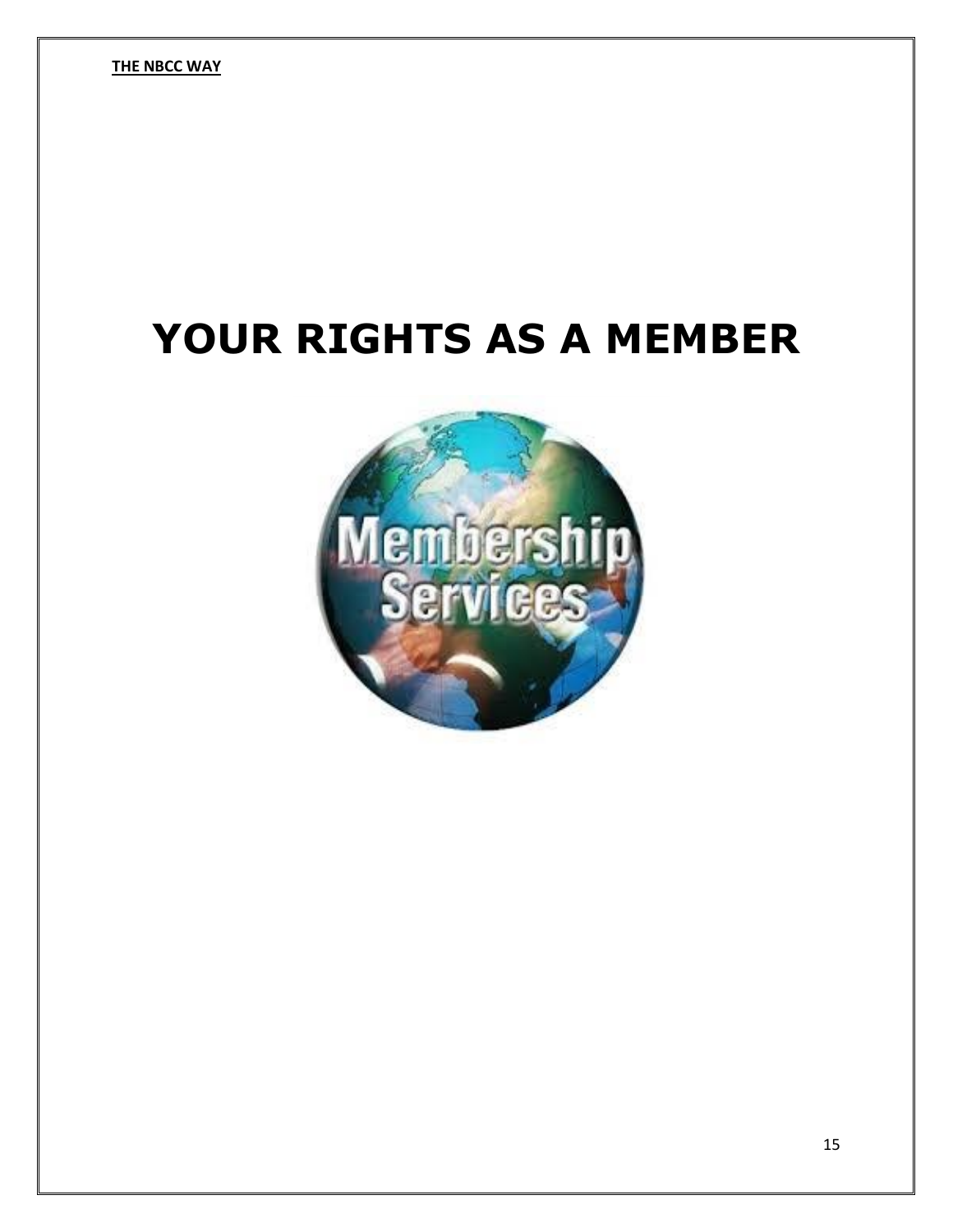The **Membership Support Ministry of NBCC is HERE FOR YOU!** This is not just another slogan but is indeed the motivation for our operation. We are aware of the sensitive nature of our position. You can be assured that member information is kept confidential. If you need us, feel free to contact Membership Support!

> **New Breed Christian Center 4500 S. Riverside Drive Fort Worth, TX 76119 Main Office (817) 534-1600 Fax (817) 534-1612 membershipsupport@newbreedchristian.com**

#### **NBCC Office Hours of Operation**

Monday – Thursday and the state of the 100 m state of the 9:00 am to 4:00 pm

Friday and Saturday **Closed** 

#### **Weekly Services**

#### **Sunday**

9:00am Empowerment Classes 10:30am Worship Service

#### **Wednesday**

7:00am Wednesday Night Live – Bible Talk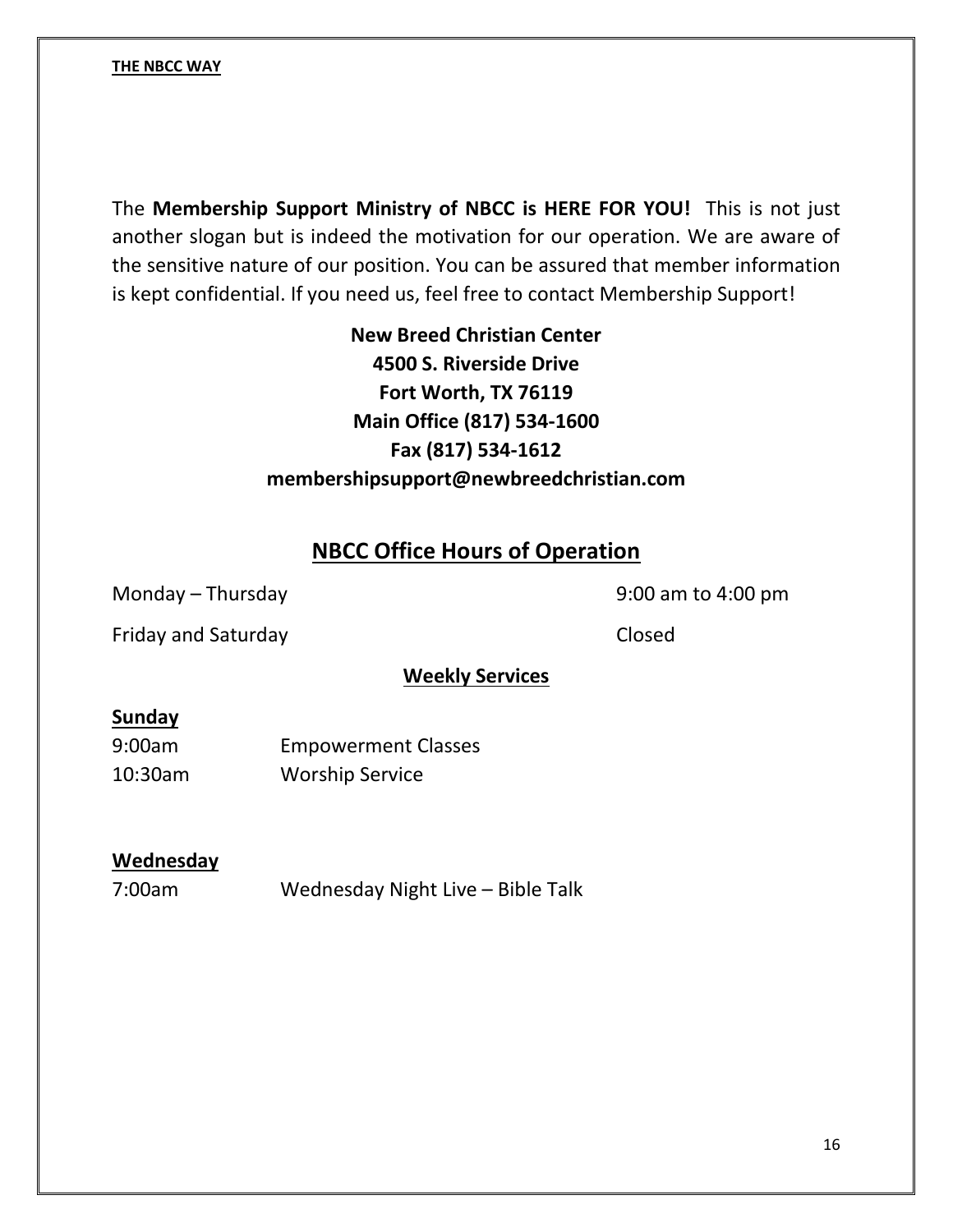#### **Baby Dedications**

#### *"Suffer the little children and forbid them not to come unto me: for of such is the kingdom of heaven." Matthew 19:14*

- $\triangleright$  The parent/guardian(s) must contact Membership Support at least one month in advance to schedule a baby dedication.
- $\triangleright$  Child being dedicated must be at least three (3) months old and not exceed twelve (12) months old.
- $\triangleright$  Membership Support will arrange a brief meeting with the parent/guardian(s) prior to the dedication service.
- $\triangleright$  Any additions or changes should be reported to Membership Support one week prior to the service.
- $\triangleright$  When prompted, the parent/guardian(s), and all family members present should be prepared to come forward.
- $\triangleright$  A certificate of dedication will be given to the parent/guardian(s) along with a personalized Bible for the child.

#### **Benevolence**

The focus of the ministry is to assist, provide, or render aid to the members of NBCC. Consideration will only be given to those who have experienced an unexpected, severe interruption or temporary household crisis.

#### **Assistance is based on the following:**

- $\triangleright$  Membership tenure of at least twelve (12) months on the church records.
- $\triangleright$  Funds availability.
- ➢ **MUST BE A CONSISTENT TITHER.**
- $\triangleright$  Must not have been granted assistance in the past twelve (12) months.
- $\triangleright$  Must be living a righteous lifestyle consistent to the teachings from the Word of God.

**PLEASE NOTE: NO CASH will be given to applicants- Check(s) will be made payable only to vendor(s).**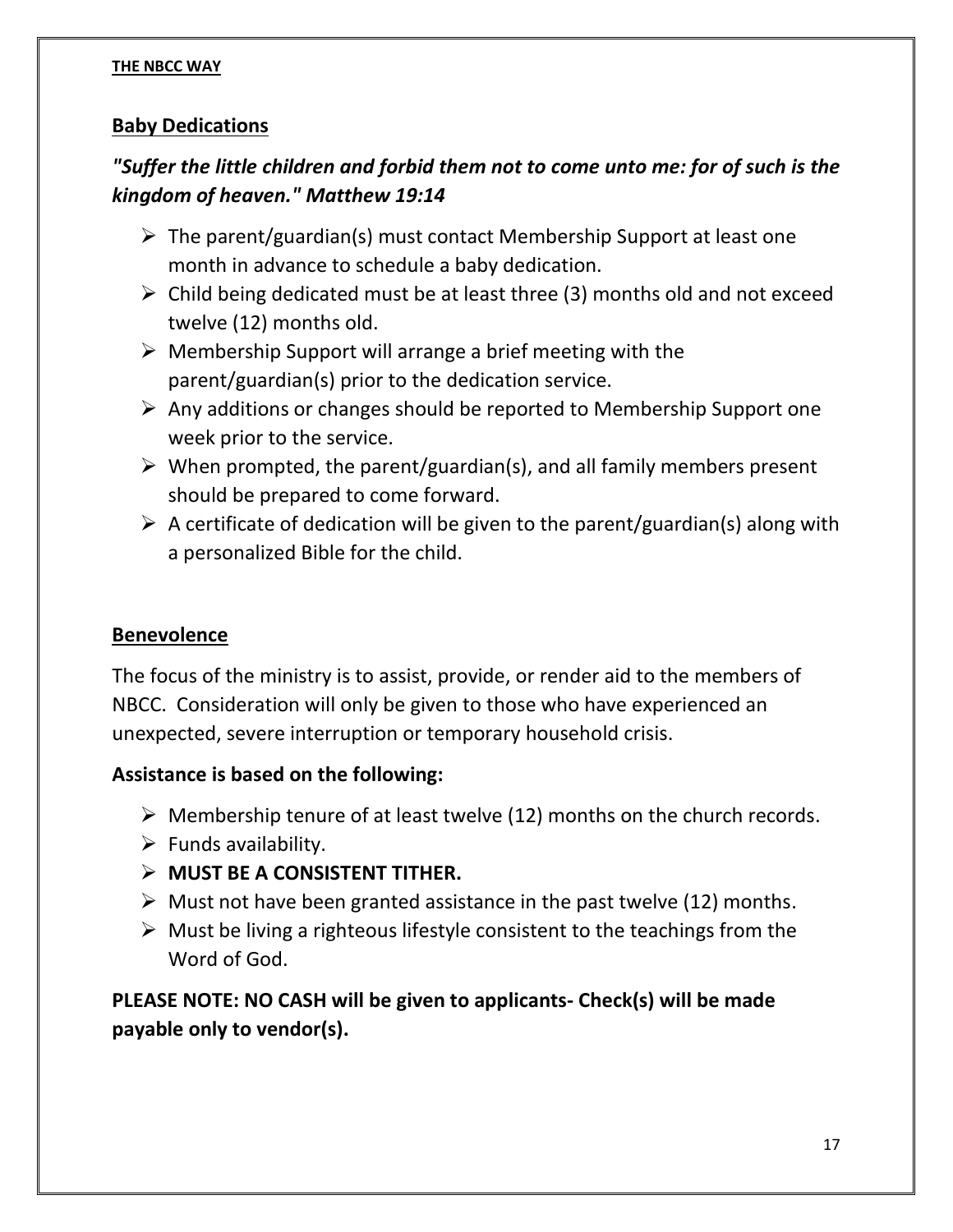#### **Procedure:**

- ➢ Person requesting assistance, should contact Membership Support.
- ➢ Membership Support will complete a Benevolence Request Form and forward it to the Finance Committee.
- $\triangleright$  A representative from the Finance Committee will contact requestor to verify the need and accuracy of the information given. Along with confirming if the requestor has pursued the possibility of acquiring assistance from other agencies, family members or friends.
- $\triangleright$  A representative from the Finance Committee will inform requestor of decision.

#### *All requests will be handled within 72 hours.*

#### **NOTE: New Breed Christian Center will not extend assistance toward the following:**

- ➢ Telephone bill (house or cell)
- $\triangleright$  Vehicle loans
- ➢ Personal or Consumer loans
- ➢ NSF (non-sufficient funds) checks
- $\triangleright$  Funeral expenses
- $\triangleright$  Consideration will be given if deceased is a member, or an immediate family member of the requestor (member)
- $\triangleright$  Out of town travel expenses
- ➢ School tuition or Day Care

#### **Funerals**

In keeping with the spirit of excellence in ministry, the following guidelines will ensure a smooth funeral service. Please contact Membership Support with any questions.

 $\triangleright$  The Pastor is only committed to perform the funeral service of members, with the allowance of his schedule.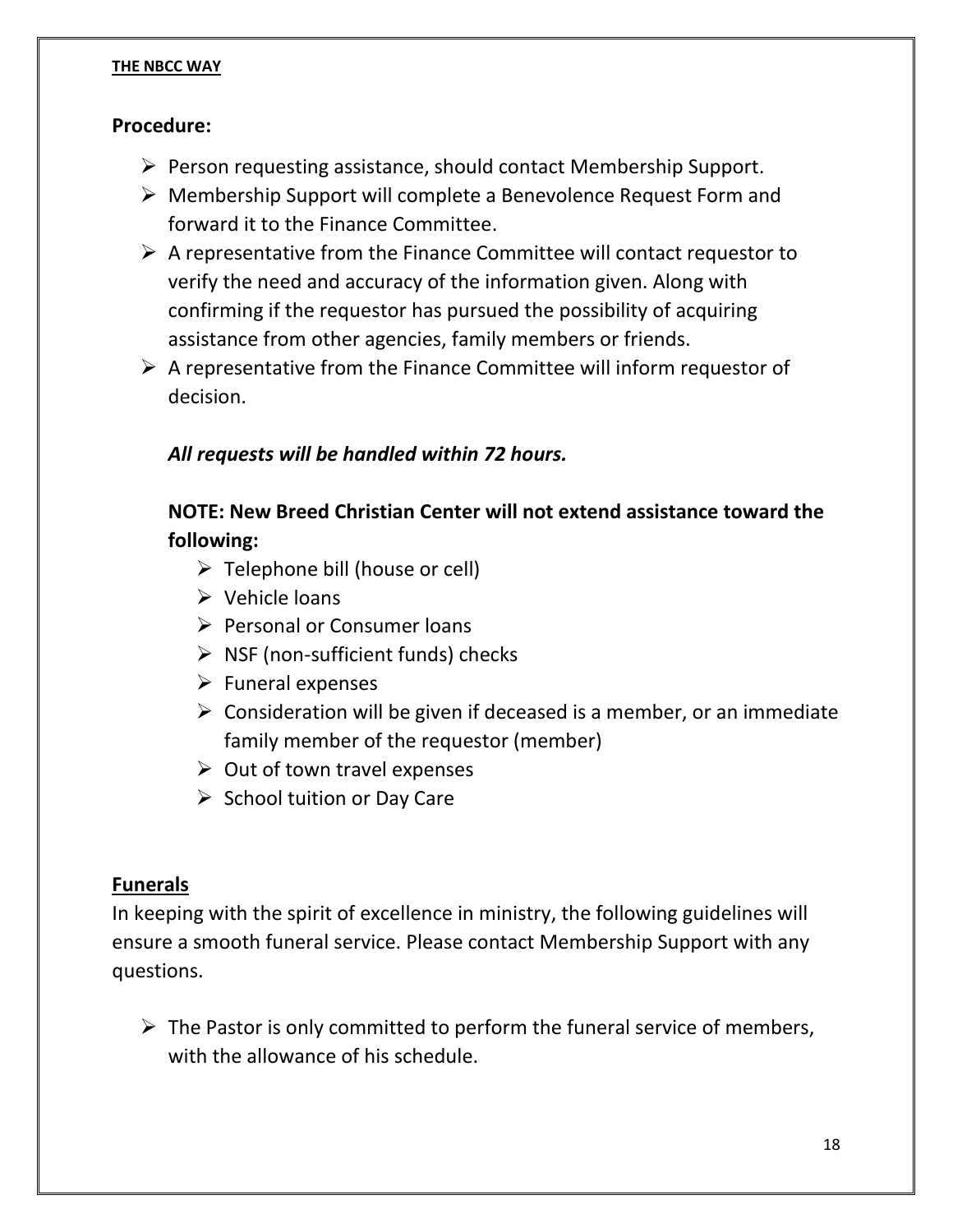- $\triangleright$  If the deceased is not a member, or does not have a church home, services may be held at our facility providing the date does not coincide with a previously scheduled event. The office staff will ensure that the family is aware of all requirements and guidelines.
- $\triangleright$  The complete wording of the program and order of service must be typed and faxed for approval before the final program is confirmed.
- $\triangleright$  Viewing the remains will be available for one (1) hour prior to the beginning of the service, should the family desire to have an open casket. The casket will be closed after the family is seated and remain closed throughout the funeral service unless the family requests it to be closed before they enter. Once the casket is closed, it will remain closed and not be reopened under any circumstances at the church.
	- o Expectations will be made at the discretion of Senior Pastor.
- $\triangleright$  All ministers and office staff should be present at the funeral service held at NBCC for its members.
- $\triangleright$  If requested, food may be provided by the church for the family. NBCC will provide a dinner meal only if the deceased is a member or an immediate family member of a NBCC member, providing the deceased has no church home.
- $\triangleright$  Floral condolences will be sent to the funeral service and a resolution will be provided for the family from NBCC.
- ➢ **ALL SERVICES MUST BE ON TIME.**
- ➢ No Secret Orders of Sects, such as Masons, Eastern Stars, Sororities or Fraternities will be allowed to perform any ritual or ceremonial acts on the premises of NBCC.
- $\triangleright$  It is our desire to make the services as comfortable as possible for the family.

Please call Membership Support as early as possible with bereavement information so we may immediately offer our assistance.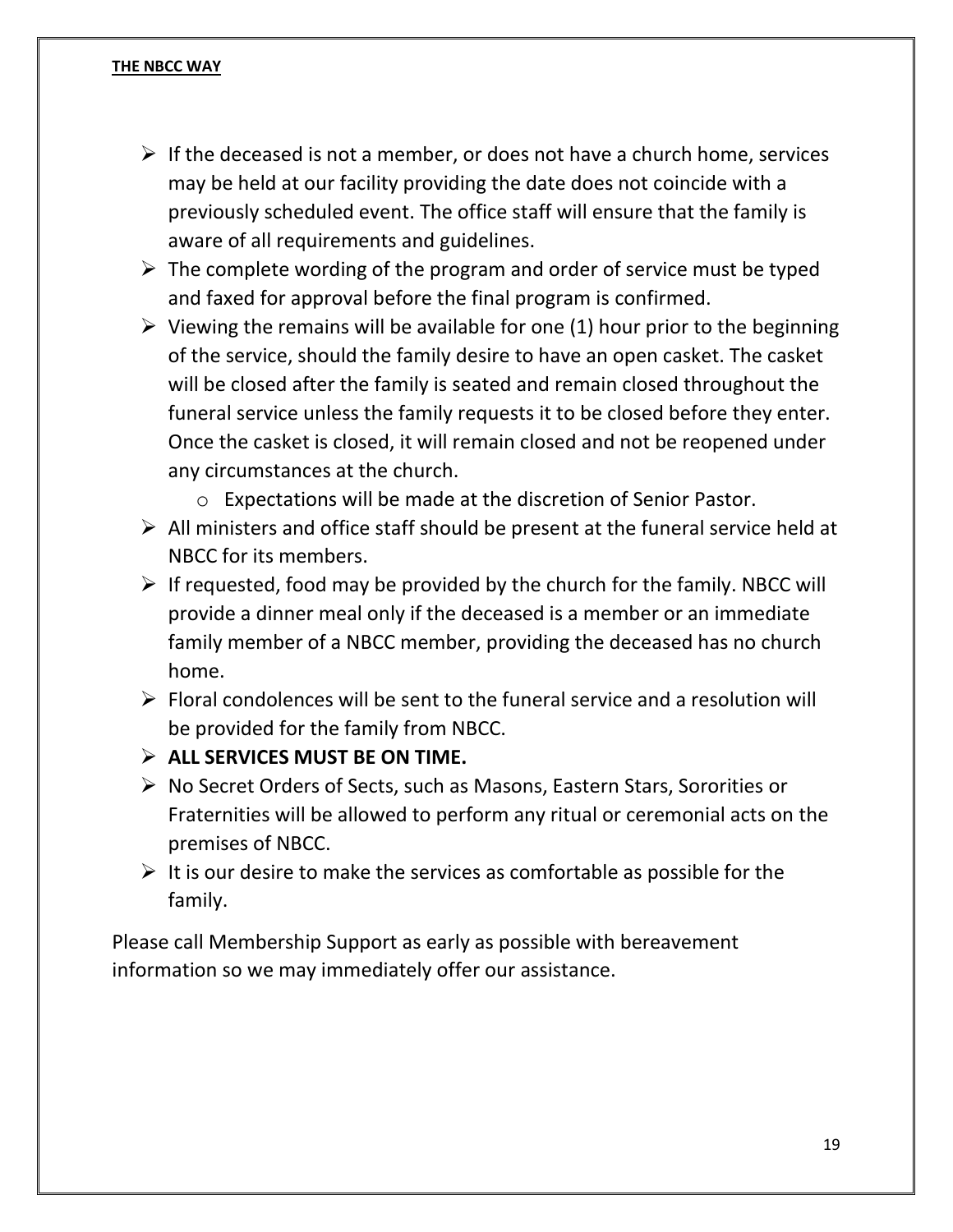### **MISCELLANEOUS SERVICES**

#### **Contribution Statements**

To obtain a contribution statement, please contact Membership Support and complete the required form or contact NBCC church office.

**This statement only reflects funds submitted in completed contribution envelopes. NOTE: Please allow 48 hours to process your request.**

#### **Letters of Recommendation**

Members in good standing may request a letter of recommendation for miscellaneous personal reasons. To obtain a letter, please contact Membership Support and complete the required form. **Please allow 72 hours to process your request.**

#### **Notary Service**

Notary service can be performed by a staff member for a **fee.** Please call the church office to set an appointment for notarizing documents.

#### **Church Equipment**

Church equipment (i.e. chairs, tables, instruments, etc.) are **NOT** available for rent.

#### **Pastoral Advice**

To maintain a spirit of excellence in ministry, please adhere to the following guidelines ensuring a successful scheduling of Pastoral Advice session. Please contact Membership Support for appointment information.

- ➢ Pastor and Lady Blair are both available for session with members of NBCC.
- $\triangleright$  To set an appointment, please contact Membership Support. Membership Support will set a tentative date and time and will check the Pastor's schedule and confer with him/her. After that, you will be contacted to confirm or reset your appointment.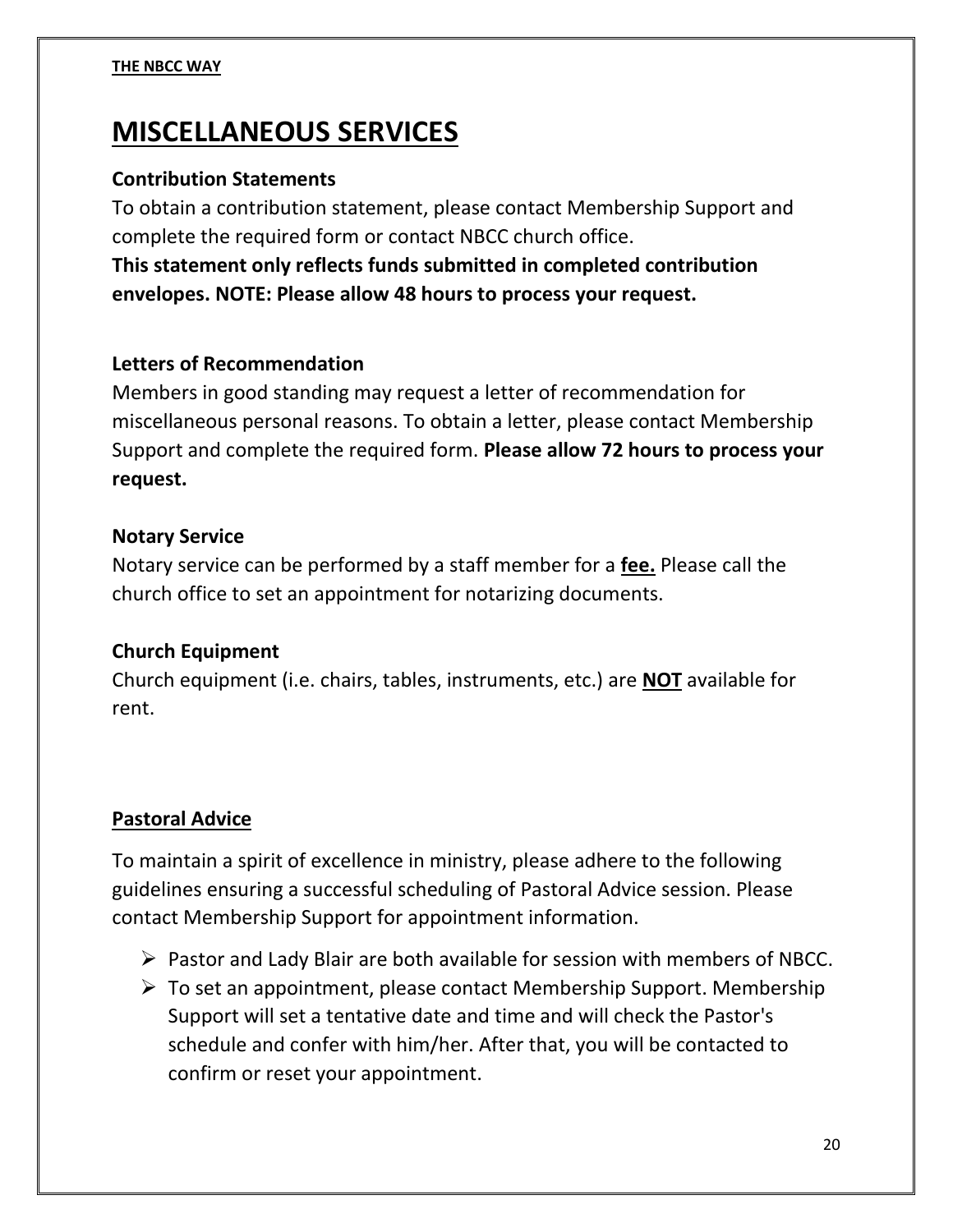- ➢ **Please refrain from setting appointments directly with the Pastors, or impromptu sessions after church services.**
- $\triangleright$  If you are unable to keep your scheduled appointment, please notify Membership Support at least two (2) hours prior.
- $\triangleright$  Day and evening appointments are available. Exceptions are made on a case by case basis.

**Please note that a fee will be assessed for all non-member sessions. Please contact Membership Support, should you have any questions or additional information.**

#### **Visitations**

The essence of New Breed Christian Center is to operate with the spirit of excellence in ministry. Therefore, the following guidelines have been established for all member visitations. Please feel to contact Membership Support should you have any questions.

Membership Support will notify and forward all necessary information to the ministerial staff regarding requested visitations. The Pastor's schedule may not allow him to visit every sick and/or shut in member or member's family.

Please be advised, that the visitation will include greetings, a short devotion (words of encouragement) and prayer.

#### **To schedule a visitation:**

- $\triangleright$  Contact Membership Support to request a visitation.
- ➢ Provide person's name, home address or hospital and contact number for the person to be visited.
- $\triangleright$  Provide general or pertinent information concerning the person to be visited such as gender, nature of illness if known, special requests.
- $\triangleright$  The Convalescent Ministry will contact the person to be visited, if applicable or the person making the request. Please feel free to contact Membership Support, should you have any questions.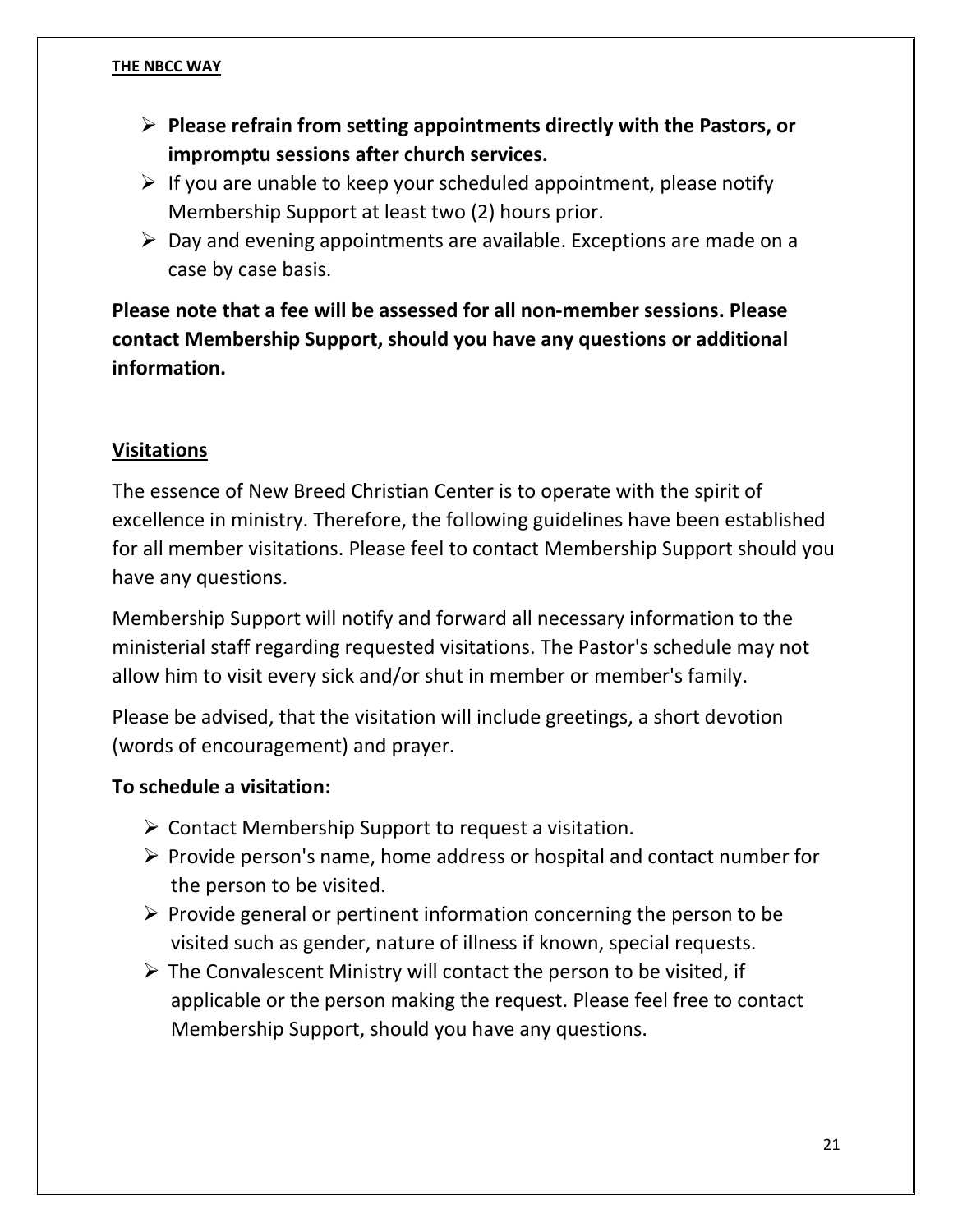#### **Weddings**

While we maintain a spirit of excellence at New Breed Christian Center, the following guidelines will ensure a memorable and smooth wedding ceremony. We admonish the Bride or Wedding Consultant to contact Membership Support regarding your ceremony information or should you have any questions.

- ➢ Pastor Blair is only committed to perform weddings for members of NBCC, as his schedule allows. Premarital counseling sessions are required. **No Exceptions!!!**
- $\triangleright$  The bride or groom must be a NBCC member in good standing, with regular attendance for six (6) months by the time the wedding is scheduled.
- $\triangleright$  The wedding date and time must be confirmed at least two (2) months prior to the wedding.
- ➢ You must provide your own wedding Director/Coordinator.
- $\triangleright$  Rehearsal for sanctuary weddings may take place the Thursday or Friday before the wedding. Only two (2) hours will be allotted for rehearsal.
- $\triangleright$  For sanctuary weddings, all participants must arrive one hour prior to the wedding service. Sanctuary weddings are scheduled between 10:00am to 4:00pm.

**The ceremony must begin on time.** NOTE: **When scheduling be sure to allow a minimum of two (2) hours in your time block for decorating.**

- ➢ Smoking or alcoholic beverages are **STRICTLY PROHIBITED** on New Breed Christian Center property.
- $\triangleright$  You must provide your own musicians. If you choose to hire the church musicians, you must contact Membership Support for procedure and guidelines.
- $\triangleright$  All music or ceremony activity that we deem inappropriate must be changed or deleted from the ceremony.
- $\triangleright$  Your wedding program must be completed and submitted two (2) weeks before the rehearsal date.
- $\triangleright$  A fee will be charge for the use of the facility and sound engineer. Only New Breed Christian Center personnel are authorized to operate all sound equipment.